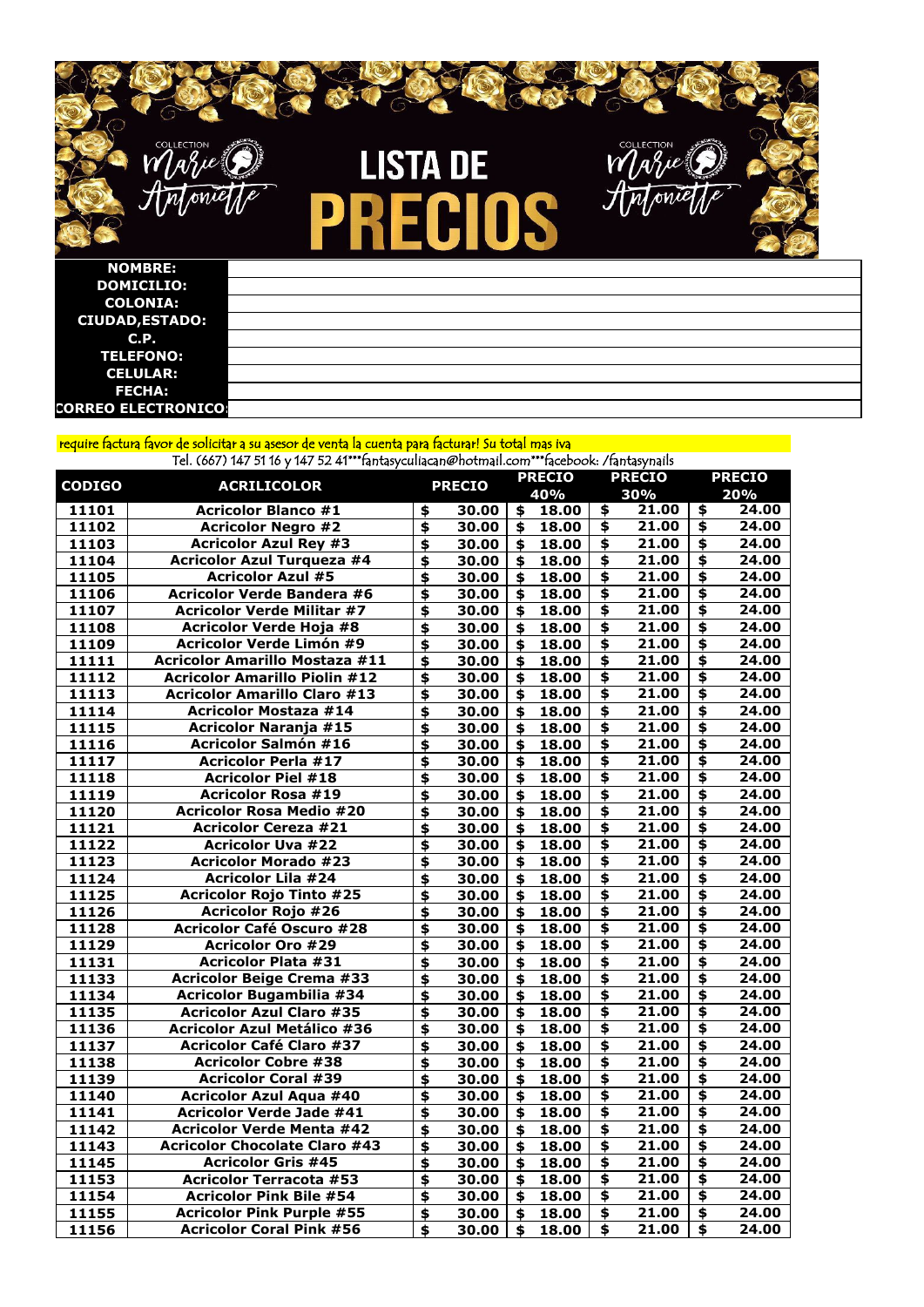| 11157  | <b>Acricolor Blue Green #57</b>           | $\clubsuit$ | 30.00               | \$                        | 18.00    | \$                                   | 21.00  | \$                                   | 24.00  |
|--------|-------------------------------------------|-------------|---------------------|---------------------------|----------|--------------------------------------|--------|--------------------------------------|--------|
| 11158  | <b>Acricolor Gris Merry #58</b>           | \$          | 30.00               | $\boldsymbol{\mathsf{s}}$ | 18.00    | $\overline{\bullet}$                 | 21.00  | $\overline{\bullet}$                 | 24.00  |
| 11159  | <b>Acricolor Azul Navy #59</b>            | \$          | 30.00               | \$                        | 18.00    | \$                                   | 21.00  | \$                                   | 24.00  |
| 11160  | <b>Acricolor Ciruela #60</b>              | \$          | 30.00               | \$                        | 18.00    | $\overline{\mathbf{t}}$              | 21.00  | $\overline{\mathbf{t}}$              | 24.00  |
| 11161  | <b>Acricolor Brown Ligth #61</b>          | \$          | 30.00               | \$                        | 18.00    | \$                                   | 21.00  | \$                                   | 24.00  |
| 11162  | <b>Acricolor Mandala #62</b>              | \$          | 30.00               | \$                        | 18.00    | \$                                   | 21.00  | $\overline{\bullet}$                 | 24.00  |
| 11163  | <b>Acricolor Velvet #63</b>               |             |                     | $\boldsymbol{\mathsf{s}}$ |          | \$                                   | 21.00  | $\overline{\boldsymbol{\mathsf{F}}}$ | 24.00  |
|        |                                           | \$          | 30.00               |                           | 18.00    |                                      |        |                                      |        |
| 11164  | <b>Acricolor Coconut #64</b>              | \$          | 30.00               | \$                        | 18.00    | \$                                   | 21.00  | $\overline{\mathbf{5}}$              | 24.00  |
| 11165  | <b>Acricolor Lipstick #65</b>             | \$          | 30.00               | \$                        | 18.00    | $\overline{\mathbf{5}}$              | 21.00  | \$                                   | 24.00  |
| 11166  | <b>Acricolor Candy Rose #66</b>           | \$          | 30.00               | \$                        | 18.00    | \$                                   | 21.00  | $\overline{\mathbf{5}}$              | 24.00  |
| 11167  | <b>Acricolor Zafiro #67</b>               | \$          | 30.00               | $\boldsymbol{\mathsf{s}}$ | 18.00    | $\overline{\mathbf{r}}$              | 21.00  | \$                                   | 24.00  |
| 11168  | <b>Acricolor Royal Violet #68</b>         | \$          | 30.00               | \$                        | 18.00    | \$                                   | 21.00  | $\overline{\bullet}$                 | 24.00  |
| 11169  | <b>Acricolor Imperial #69</b>             | \$          | 30.00               | \$                        | 18.00    | \$                                   | 21.00  | \$                                   | 24.00  |
| 11170  | <b>Acricolor Lips Angel #70</b>           | \$          | 30.00               |                           | 18.00    | \$                                   | 21.00  | \$                                   | 24.00  |
| 11175  | <b>Acricolor Oro Suave #75</b>            | \$          | 30.00               | $\boldsymbol{\mathsf{s}}$ | 18.00    | $\overline{\mathbf{r}}$              | 21.00  | $\overline{\mathbf{P}}$              | 24.00  |
| 11176  | <b>Acricolor Capuccino #76</b>            | \$          | 30.00               | \$                        | 18.00    | \$                                   | 21.00  | \$                                   | 24.00  |
| 11177  | <b>Acricolor Rosa Blanco #77</b>          | \$          | 30.00               | $\boldsymbol{\mathsf{s}}$ | 18.00    | $\overline{\bullet}$                 | 21.00  | $\overline{\bullet}$                 | 24.00  |
|        |                                           |             |                     |                           |          |                                      |        |                                      |        |
| 11178  | <b>Acricolor Uva Blanco #78</b>           | \$          | 30.00               | \$                        | 18.00    | \$                                   | 21.00  | \$                                   | 24.00  |
| 11179  | <b>Acricolor Pastel Menta #79</b>         | \$          | 30.00               | \$                        | 18.00    | \$                                   | 21.00  | \$                                   | 24.00  |
| 11180  | <b>Acricolor Pastel Blue #80</b>          | \$          | 30.00               | $\boldsymbol{\mathsf{s}}$ | 18.00    | $\overline{\mathbf{5}}$              | 21.00  | $\overline{\mathbf{A}}$              | 24.00  |
| 11181  | <b>Acricolor Pastel Pink #81</b>          | \$          | 30.00               | $\boldsymbol{\mathsf{s}}$ | 18.00    | \$                                   | 21.00  | $\overline{\mathbf{5}}$              | 24.00  |
| 11182  | <b>Acricolor Pastel Cream #82</b>         | \$          | 30.00               | $\boldsymbol{\mathsf{s}}$ | 18.00    | $\overline{\mathbf{5}}$              | 21.00  | $\overline{\bullet}$                 | 24.00  |
| 11183  | <b>Acricolor Pastel Yellow #83</b>        | \$          | 30.00               | \$                        | 18.00    | \$                                   | 21.00  | $\overline{\mathbf{5}}$              | 24.00  |
| 11184  | <b>Acricolor Pastel Purple #84</b>        | \$          | 30.00               | $\boldsymbol{\mathsf{s}}$ | 18.00    | $\overline{\bullet}$                 | 21.00  | $\overline{\bullet}$                 | 24.00  |
| 11185  | <b>Acricolor Pastel Peach #85</b>         | \$          | 30.00               |                           | 18.00    | \$                                   | 21.00  | \$                                   | 24.00  |
| 11186  | <b>Acricolor Pastel Green #86</b>         | \$          | 30.00               | \$                        | 18.00    | $\overline{\boldsymbol{\mathsf{s}}}$ | 21.00  | $\overline{\bullet}$                 | 24.00  |
|        |                                           |             |                     |                           |          |                                      |        |                                      |        |
|        | <b>ACRILICOS 1 ONZ</b>                    |             |                     |                           |          |                                      |        |                                      |        |
| 10983  | <b>Acrílico Cristal 1 onz</b>             | \$          | 80.00               | \$                        | 48.00    | \$                                   | 33.60  | \$                                   | 38.40  |
| 10982  | <b>Acrílico Rosa 1 onz</b>                | \$          | 80.00               | $\boldsymbol{\mathsf{s}}$ | 48.00    | $\overline{\mathbf{5}}$              | 33.60  | $\overline{\mathbf{F}}$              | 38.40  |
| 10984  | <b>Acrílico Blanco 1 onz</b>              | \$          | 80.00               | \$                        | 48.00    | \$                                   | 33.60  | \$                                   | 38.40  |
| 10985  | Acrílico make up petal rose 1 onz         | \$          | 80.00               | \$                        | 48.00    | \$                                   | 33.60  | \$                                   | 38.40  |
| 10126  | <b>Acrílico Make Up Almond 1 onz</b>      | \$          | 80.00               | \$                        | 48.00    | \$                                   | 33.60  | \$                                   | 38.40  |
| 10104  | <b>Acrílico Make Up Almond Dark 1 onz</b> | \$          | 80.00               | \$                        | 48.00    | \$                                   | 33.60  | \$                                   | 38.40  |
| 10105  | <b>Acrílico Make Up Shine Up 1 onz</b>    | \$          | 80.00               |                           | 48.00    | \$                                   | 33.60  | \$                                   | 38.40  |
| 11051  | <b>Acrílico Make Up Capuccino 1 onz</b>   | \$          | 80.00               | \$                        | 48.00    | $\overline{\mathbf{r}}$              | 33.60  | \$                                   | 38.40  |
| 16001  | <b>Acrílico Make Up Petal Shine 1 onz</b> | \$          | 80.00               |                           | 48.00    | \$                                   | 33.60  | \$                                   | 38.40  |
| 16005  | <b>Acrílico Make Up Cover Pink 1onz</b>   | \$          | 80.00               | \$                        | 48.00    | \$                                   | 33.60  | \$                                   | 38.40  |
| 161121 | Milk Glow 1 onz                           | \$          | 80.00               | \$                        | 48.00    | \$                                   | 33.60  | \$                                   | 38.40  |
|        |                                           |             |                     |                           |          |                                      |        |                                      |        |
| 29069  | <b>Clear Gold 1 onz</b>                   | \$          | 80.00               | $\boldsymbol{\mathsf{s}}$ | 48.00    | \$                                   | 33.60  | \$                                   | 38.40  |
| 29070  | <b>Clear Mix 1 onz</b>                    | \$          | 80.00               | \$                        | 48.00    | \$                                   | 33.60  | \$                                   | 38.40  |
| 29064  | <b>Glass 1onz</b>                         | \$          | 80.00               | \$                        | 48.00    | \$                                   | 33.60  | \$                                   | 38.40  |
| 29067  | <b>Glass Dorado 1onz</b>                  | \$          | 80.00               | \$                        | 48.00    | $\overline{\mathbf{5}}$              | 33.60  | \$                                   | 38.40  |
| 29065  | <b>Glass Mix 1onz</b>                     | \$          | 80.00               | \$                        | 48.00    | \$                                   | 33.60  | \$                                   | 38.40  |
| 29066  | <b>Glass Plata 1onz</b>                   | \$          | 80.00               | \$                        | 48.00    | $\overline{\mathbf{r}}$              | 33.60  | \$                                   | 38.40  |
| 29068  | <b>Glass Rosegold 1onz</b>                | \$          | 80.00               | \$                        | 48.00    | \$                                   | 33.60  | \$                                   | 38.40  |
| 809250 | <b>Acrilico Butterfly Colors 1 onz</b>    | \$          | 80.00               | \$                        | 48.00    | $\overline{\bullet}$                 | 33.60  | \$                                   | 38.40  |
| 80924  | <b>Acrilico Musas Traslucido</b>          | \$          | 80.00               |                           | 48.00    | \$                                   | 33.60  | \$                                   | 38.40  |
| 80922  | <b>Acrlico Musas Dorado</b>               | \$          | 80.00               | $\boldsymbol{\mathsf{s}}$ | 48.00    | $\overline{\boldsymbol{\mathsf{s}}}$ | 33.60  | $\overline{\bullet}$                 | 38.40  |
| 80921  | <b>Acrilico Musas Plata</b>               | \$          | 80.00               |                           | 48.00    | \$                                   | 33.60  | \$                                   | 38.40  |
| 80923  | <b>Acrilico Musas Rose Gold</b>           |             | 80.00               | \$                        | 48.00    | \$                                   | 33.60  | \$                                   | 38.40  |
|        |                                           | \$          |                     |                           |          |                                      |        |                                      |        |
| 11099  | <b>Acrilico Salmon 1onz</b>               | \$          | 80.00               | \$                        | 48.00    | \$                                   | 33.60  | \$                                   | 38.40  |
|        | <b>ACRILICOS 2 ONZ</b>                    |             |                     |                           |          |                                      |        |                                      |        |
| 10022  | <b>Acrílico Cristal 2 onz</b>             | \$          | 130.00              | \$                        | 78.00    | \$                                   | 91.00  | \$                                   | 104.00 |
| 10017  | <b>Acrílico Rosa 2 onz</b>                | \$          | 130.00              | \$                        | 78.00    | \$                                   | 91.00  | \$                                   | 104.00 |
| 10025  | <b>Acrílico Make Up Petal Rose 2 onz</b>  | \$          | 130.00              | \$                        | 78.00    | \$                                   | 91.00  | \$                                   | 104.00 |
| 11096  | <b>Acrílico Make Up Almond 2 onz</b>      | \$          | 130.00              | \$                        | 78.00    | \$                                   | 91.00  | \$                                   | 104.00 |
| 11097  | <b>Acrílico Make Up Almond Dark 2 onz</b> | \$          | 130.00              | \$                        | 78.00    | $\overline{\bullet}$                 | 91.00  | \$                                   | 104.00 |
| 11098  | <b>Acrílico Make Up Shine Up 2 onz</b>    | \$          | 130.00              | \$                        | 78.00    | \$                                   | 91.00  | \$                                   | 104.00 |
| 11093  | <b>Acrílico Make Up Capuccino 2 onz</b>   | \$          | 130.00              | \$                        | 78.00    | \$                                   | 91.00  | \$                                   | 104.00 |
| 16006  | <b>Acrílico Make Up Cover Pink 2 onz</b>  | \$          | 130.00              | \$                        | 78.00    | \$                                   | 91.00  | \$                                   | 104.00 |
| 16007  | <b>Acrílico Make Up Petal Shine 2 onz</b> | \$          | 130.00              | \$                        | 78.00    | \$                                   | 91.00  | \$                                   | 104.00 |
| 11094  | <b>Acrílico Make Up Salmon 2onz</b>       |             | 130.00              | \$                        | 78.00    | \$                                   | 91.00  | \$                                   | 104.00 |
|        |                                           | \$          |                     |                           |          |                                      |        |                                      |        |
|        | <b>ACRILICOS 4 ONZ</b>                    |             |                     |                           |          |                                      |        |                                      |        |
| 10023  | <b>Acrílico Cristal 4 onz</b>             | \$          | 240.00              |                           | \$144.00 | \$                                   | 168.00 | \$                                   | 192.00 |
| 10018  | <b>Acrílico Rosa 4 onz</b>                | \$          | 240.00              |                           | \$144.00 | \$                                   | 168.00 | \$                                   | 192.00 |
|        | <b>ACRILICOS 8 ONZ</b>                    |             |                     |                           |          |                                      |        |                                      |        |
| 10019  | <b>Acrílico Rosa 8 onz</b>                | \$          | 480.00              |                           | \$288.00 | \$                                   | 336.00 | \$                                   | 384.00 |
| 10024  | <b>Acrílico Cristal 8 onz</b>             | \$          | 480.00              |                           | \$288.00 | \$                                   | 336.00 | \$                                   | 384.00 |
|        | <b>COLECCIONES</b>                        |             |                     |                           |          |                                      |        |                                      |        |
| 10163  | <b>Collection Glow</b>                    | \$          | $150.00$   \$ 90.00 |                           |          | \$                                   | 105.00 | $\frac{1}{2}$                        | 120.00 |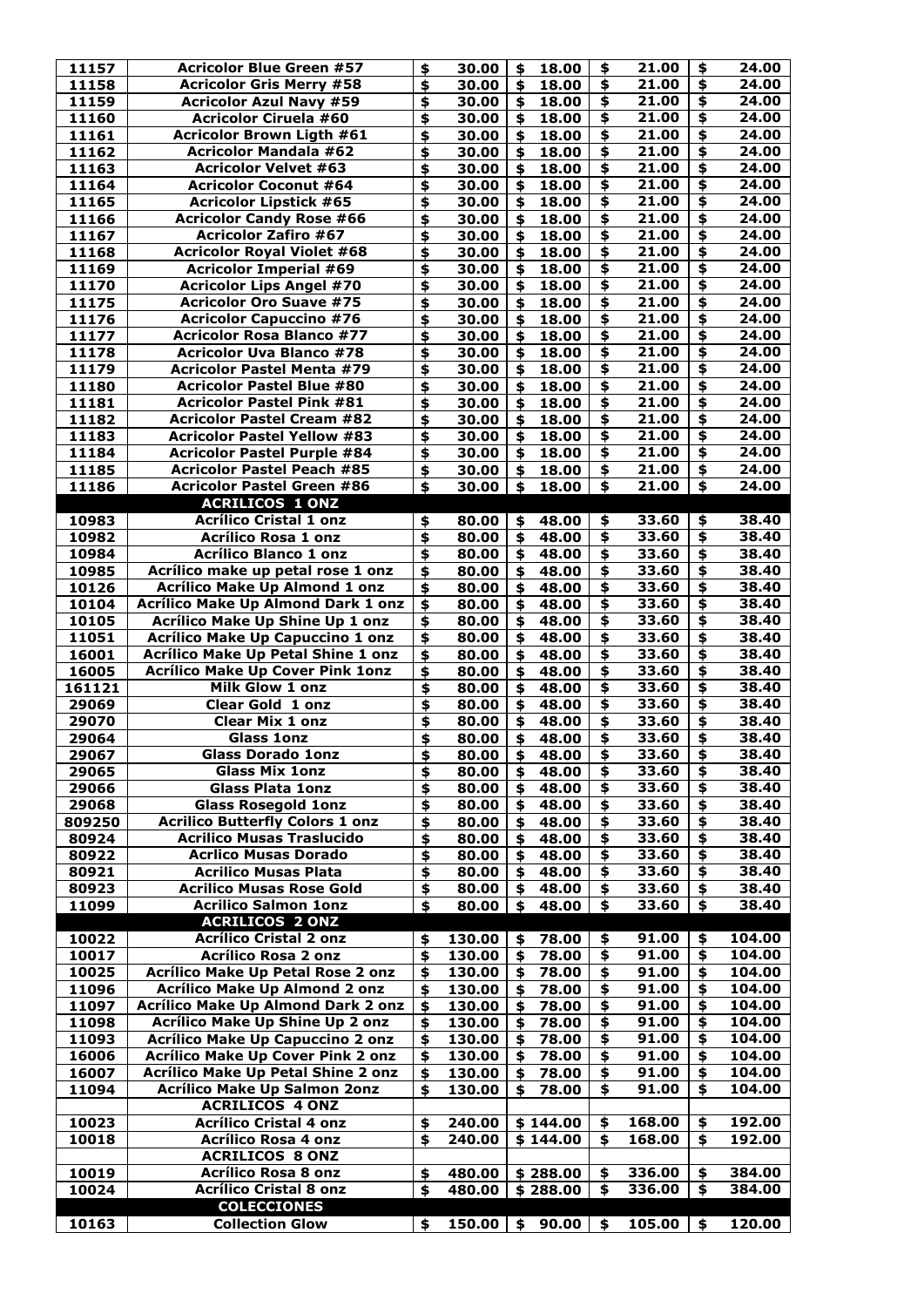| 10160<br>15038  |                                                         |          |                |                           |                  |                                      |              |                           |              |
|-----------------|---------------------------------------------------------|----------|----------------|---------------------------|------------------|--------------------------------------|--------------|---------------------------|--------------|
|                 | <b>Collection Fosforecente</b>                          | \$       | 150.00         | \$                        | 90.00            | \$                                   | 105.00       | \$                        | 120.00       |
|                 | <b>Collection Gotica</b>                                | \$       | 150.00         | $\blacklozenge$           | 90.00            | $\blacklozenge$                      | 105.00       | $\boldsymbol{\mathsf{s}}$ | 120.00       |
| 11818           | <b>Collection Rose Gold</b>                             | \$       | 150.00         | $\blacklozenge$           | 90.00            | $\clubsuit$                          | 105.00       | \$                        | 120.00       |
| 15034           | <b>Collection Rose gold 2</b>                           | \$       | 150.00         | $\blacklozenge$           | 90.00            | $\overline{\mathbf{t}}$              | 105.00       | \$                        | 120.00       |
| 11056           | <b>Collection Golden Luminous</b>                       | \$       | 150.00         | $\blacklozenge$           | 90.00            | $\clubsuit$                          | 105.00       | \$                        | 120.00       |
| 11060           | <b>Collection Make Cover</b>                            | \$       | 150.00         | $\blacklozenge$           | 90.00            | $\blacklozenge$                      | 105.00       | \$                        | 120.00       |
| 11079           | <b>Collection Cupcake</b>                               | \$       | 150.00         | $\blacklozenge$           | 90.00            | \$                                   | 105.00       | \$                        | 120.00       |
| 15036           | <b>Collection Vino</b>                                  | \$       | 150.00         | \$                        | 90.00            | $\overline{\bullet}$                 | 105.00       | \$                        | 120.00       |
| 11087           | <b>Collection Vintage</b>                               | \$       | 150.00         | \$                        | 90.00            | $\overline{\bullet}$                 | 105.00       | \$                        | 120.00       |
| 11422           | <b>Collection Nudes</b>                                 | \$       | 150.00         | $\overline{\bullet}$      | 90.00            | $\overline{\boldsymbol{\mathsf{s}}}$ | 105.00       | $\overline{\bullet}$      | 120.00       |
| 11839           | <b>Collection Hindu</b>                                 | \$       | 150.00         | $\blacklozenge$           | 90.00            | $\overline{\bullet}$                 | 105.00       | \$                        | 120.00       |
| 15039           | <b>Collection butterfly</b>                             | \$       | 150.00         | \$                        | 90.00            | $\overline{\boldsymbol{\mathsf{s}}}$ | 105.00       | $\boldsymbol{\mathsf{S}}$ | 120.00       |
| 15036           | <b>Collection Vino</b>                                  | \$       | 150.00         | $\boldsymbol{\mathsf{s}}$ | 90.00            | $\clubsuit$                          | 105.00       | \$                        | 120.00       |
| 15037           | <b>Collectión Mimi Kawai</b>                            | \$       | 150.00         | $\clubsuit$               | 90.00            | $\clubsuit$                          | 105.00       | \$                        | 120.00       |
| 11259           | <b>Collectión Majestic</b>                              | \$       | 150.00         | $\blacklozenge$           | 90.00            | $\clubsuit$                          | 105.00       | \$                        | 120.00       |
| 11737           | <b>Collection Make Cover 8pz</b>                        | \$       | 150.00         | $\blacklozenge$           | 90.00            | $\clubsuit$                          | 105.00       | \$                        | 120.00       |
| 11726           | <b>Collection Color Mix Negra</b>                       | \$       | 150.00         | $\mathbf{\hat{S}}$        | 90.00            | $\blacklozenge$                      | 105.00       | $\blacklozenge$           | 120.00       |
| 11728           | <b>Collection Color Mix Dorada</b>                      | \$       | 150.00         | $\clubsuit$               | 90.00            | \$                                   | 105.00       | \$                        | 120.00       |
| 11727           | <b>Collection Candy Shop</b>                            | \$       | 150.00         | $\blacklozenge$           | 90.00            | $\blacklozenge$                      | 105.00       | $\boldsymbol{\hat{z}}$    | 120.00       |
| 15035           | <b>Collection Petal</b>                                 | \$       | 150.00         | \$                        | 90.00            | \$                                   | 105.00       | \$                        | 120.00       |
| 21029           | <b>Collection Hocus Pocus</b>                           | \$       | 100.00         | $\blacklozenge$           | 60.00            | $\overline{\bullet}$                 | 70.00        | $\overline{\bullet}$      | 80.00        |
| 19083           | <b>Collection Hadas</b>                                 | \$       | 100.00         | $\blacklozenge$           | 60.00            | $\blacklozenge$                      | 70.00        | \$                        | 80.00        |
| 13097           | <b>Collection Cruelevil</b>                             | \$       | 100.00         | $\overline{\bullet}$      | 60.00            | $\overline{\boldsymbol{\mathsf{s}}}$ | 70.00        | $\overline{\mathbf{S}}$   | 80.00        |
| 17890           | <b>Collection Camaleon</b>                              | \$       | 100.00         | $\blacklozenge$           | 60.00            | $\overline{\boldsymbol{\mathsf{s}}}$ | 70.00        | \$                        | 80.00        |
| 18080           | <b>Collection Dulce Sueños</b>                          | \$       | 100.00         | \$                        | 60.00            | $\overline{\bullet}$                 | 70.00        | \$                        | 80.00        |
| 116821          | <b>Collection Balandra</b>                              | \$       | 100.00         | $\blacklozenge$           | 60.00            | $\overline{\bullet}$                 | 70.00        | $\blacklozenge$           | 80.00        |
| 14060           | <b>Collection Love Pink</b>                             | \$       | 100.00         | $\blacklozenge$           | 60.00            | $\overline{\bullet}$                 | 70.00        | \$                        | 80.00        |
| 14061           | <b>Collection Pink Lemonade</b>                         | \$       | 100.00         | $\blacklozenge$           | 60.00            | $\clubsuit$                          | 70.00        | \$                        | 80.00        |
| 14062           | <b>Collection Urbania</b>                               | \$       | 100.00         | $\boldsymbol{\mathsf{s}}$ | 60.00            | $\overline{\bullet}$                 | 70.00        | \$                        | 80.00        |
| 14063           | <b>Collection Venecia</b>                               | \$       | 100.00         | \$                        | 60.00            | $\clubsuit$                          | 70.00        | $\mathbf{\hat{z}}$        | 80.00        |
| 14072           | <b>Collection Wonderlan</b>                             | \$       | 100.00         | \$                        | 60.00            | \$                                   | 70.00        | \$                        | 80.00        |
| 14073           | <b>Collection Rococo Plata</b>                          | \$       | 100.00         | $\blacklozenge$           | 60.00            | $\clubsuit$                          | 70.00        | $\boldsymbol{\hat{z}}$    | 80.00        |
| 14074           | <b>Collection Rococo Dorada</b>                         | \$       | 100.00         | $\blacklozenge$           | 60.00            | $\clubsuit$                          | 70.00        | \$                        | 80.00        |
| 14200           | <b>Collection Miami Beach</b>                           | \$       | 100.00         | $\blacklozenge$           | 60.00            | $\blacklozenge$                      | 70.00        | \$                        | 80.00        |
| 14201           | <b>Collection Las Vegas</b>                             | \$       | 100.00         | $\boldsymbol{\mathsf{s}}$ | 60.00            | $\overline{\bullet}$                 | 70.00        | $\blacklozenge$           | 80.00        |
| 11740           | <b>Collection Carnaval</b>                              | \$       | 100.00         | $\boldsymbol{\mathsf{s}}$ | 60.00            | $\overline{\mathbf{S}}$              | 70.00        | $\blacklozenge$           | 80.00        |
| 16100           | <b>Collection Litter Stars</b>                          | \$       | 100.00         | \$                        | 60.00            | $\overline{\bullet}$                 | 70.00        | \$                        | 80.00        |
| 14064           | <b>Collection Candy Cotton</b>                          | \$       | 100.00         | $\clubsuit$               | 60.00            | $\blacklozenge$                      | 70.00        | \$                        | 80.00        |
| 14045           | <b>Collection Brides</b>                                | \$       | 100.00         | $\blacklozenge$           | 60.00            | $\blacklozenge$                      | 70.00        | \$                        | 80.00        |
|                 | <b>Collectión Ice Cream</b>                             | \$       | 100.00         | $\blacklozenge$           | 60.00            | $\blacklozenge$                      | 70.00        | \$                        | 80.00        |
|                 |                                                         |          |                | $\blacklozenge$           |                  | $\clubsuit$                          |              |                           | 80.00        |
| 90171           |                                                         |          |                |                           |                  |                                      |              |                           |              |
| 29110           | <b>Collection Rosse</b>                                 | \$       | 100.00         |                           | 60.00            |                                      | 70.00        | \$                        |              |
| 13003           | <b>Collection Cookies Chrismas</b>                      | \$       | 100.00         | $\blacklozenge$           | 60.00            | \$                                   | 70.00        | $\blacklozenge$           | 80.00        |
| 18010           | <b>Collection Bora</b>                                  | \$       | 100.00         | $\blacklozenge$           | 60.00            | $\overline{\bullet}$                 | 70.00        | $\boldsymbol{\hat{z}}$    | 80.00        |
| 90119           | <b>Collectión Cleopatra</b>                             | \$       | 250.00         |                           | \$150.00         | \$                                   | 175.00       | \$                        | 200.00       |
| 19002           | <b>Collection Esmerald</b>                              | \$       | 69.00          | \$                        | 41.40            | $\clubsuit$                          | 48.30        | $\boldsymbol{\hat{z}}$    | 55.20        |
| 19004           | <b>Collection Opal White</b>                            | \$       | 69.00          | $\boldsymbol{\mathsf{s}}$ | 41.40            | \$                                   | 48.30        | \$                        | 55.20        |
| 19010           | <b>Collection A.B</b>                                   | \$       | 69.00          | $\boldsymbol{\mathsf{s}}$ | 41.40            | $\blacklozenge$                      | 48.30        | $\clubsuit$               | 55.20        |
| 19003           | <b>Collection Capri Blue</b>                            | \$       | 69.00          | $\blacklozenge$           | 41.40            | $\clubsuit$                          | 48.30        | $\boldsymbol{\mathsf{S}}$ | 55.20        |
| 19006           | <b>Collection Siam</b>                                  | \$       | 69.00          | $\boldsymbol{\mathsf{s}}$ | 41.40            | $\overline{\bullet}$                 | 48.30        | $\blacklozenge$           | 55.20        |
| 19001           | <b>Collection Topaz</b>                                 | \$       | 69.00          | \$                        | 41.40            | $\blacklozenge$                      | 48.30        | \$                        | 55.20        |
| 19011           | <b>Collection Golden</b>                                | \$       | 69.00          | $\boldsymbol{\mathsf{s}}$ | 41.40            | $\blacklozenge$                      | 48.30        | \$                        | 55.20        |
| 190060          | <b>Collection Rose</b>                                  | \$       | 69.00          | \$                        | 41.40            | $\blacklozenge$                      | 48.30        | $\boldsymbol{\mathsf{s}}$ | 55.20        |
| 19007           | <b>Collection Citrine</b>                               | \$       | 69.00          | \$                        | 41.40            | $\clubsuit$                          | 48.30        | \$                        | 55.20        |
| 19008           | <b>Collection Smoke</b>                                 | \$       | 69.00          | $\mathbf{\hat{S}}$        | 41.40            | $\overline{\bullet}$                 | 48.30        | \$                        | 55.20        |
| 19012           | <b>Collection Amatiz</b>                                | \$       | 69.00          | \$                        | 41.40            | \$                                   | 48.30        | \$                        | 55.20        |
|                 | <b>DECORACIONES</b>                                     |          |                |                           |                  |                                      |              |                           |              |
| 90165           | foil mariposa                                           | \$       | 100.00         | \$                        | 50.00            | \$                                   | 50.00        | \$                        | 50.00        |
| 90107           | Foil Marcas #01                                         | \$       | 50.00          | $\blacklozenge$           | 20.00            | $\blacklozenge$                      | 20.00        | $\boldsymbol{\mathsf{s}}$ | 20.00        |
| 90108           | Foil Marcas #02                                         | \$       |                |                           | 50.00   \$ 20.00 | $\frac{1}{2}$                        | 20.00        | $\mathbf{\hat{S}}$        | 20.00        |
| 9012            | Foil Marcas #01 Mickey                                  | \$       | 50.00          | \$                        | 20.00            | \$                                   | 20.00        | $\clubsuit$               | 20.00        |
| 9013            | <b>Foil Marcas #02 Mickey</b>                           | \$       | 50.00          | \$                        | 20.00            | \$                                   | 20.00        | \$                        | 20.00        |
| 11211           | <b>Balin Dorado</b>                                     | \$       | 15.00          | \$                        | 9.00             | \$                                   | 10.50        | \$                        | 12.00        |
| 11212           | <b>Balin Plata</b>                                      | \$       | 15.00          | \$                        | 9.00             | \$                                   | 10.50        | \$                        | 12.00        |
| 11250           | <b>Balin Rose Gold</b>                                  | \$       | 15.00          | \$                        | 9.00             | \$                                   | 10.50        | \$                        | 12.00        |
| 11230           | <b>Foil Dorado</b>                                      | \$       | 10.00          | \$                        | 6.00             | \$                                   | 7.00         | \$                        | 8.00         |
| 11231           | <b>Foil Plata</b>                                       | \$       | 10.00          | \$                        | 6.00             | \$                                   | 7.00         | $\boldsymbol{\hat{z}}$    | 8.00         |
| 11835           | <b>Foil Multicolor</b>                                  | \$       | 10.00          | \$                        | 6.00             | $\clubsuit$                          | 7.00         | $\clubsuit$               | 8.00         |
| 10152           | Cintilla Plata                                          | \$       | 10.00          | \$                        | 6.00             | \$                                   | 7.00         | \$                        | 8.00         |
| 101521<br>11430 | <b>Cintilla Dorada</b><br><b>Papel Cristal Quebrado</b> | \$<br>\$ | 10.00<br>10.00 | \$<br>\$                  | 6.00<br>6.00     | \$<br>\$                             | 7.00<br>7.00 | $\mathbf{\hat{5}}$<br>\$  | 8.00<br>8.00 |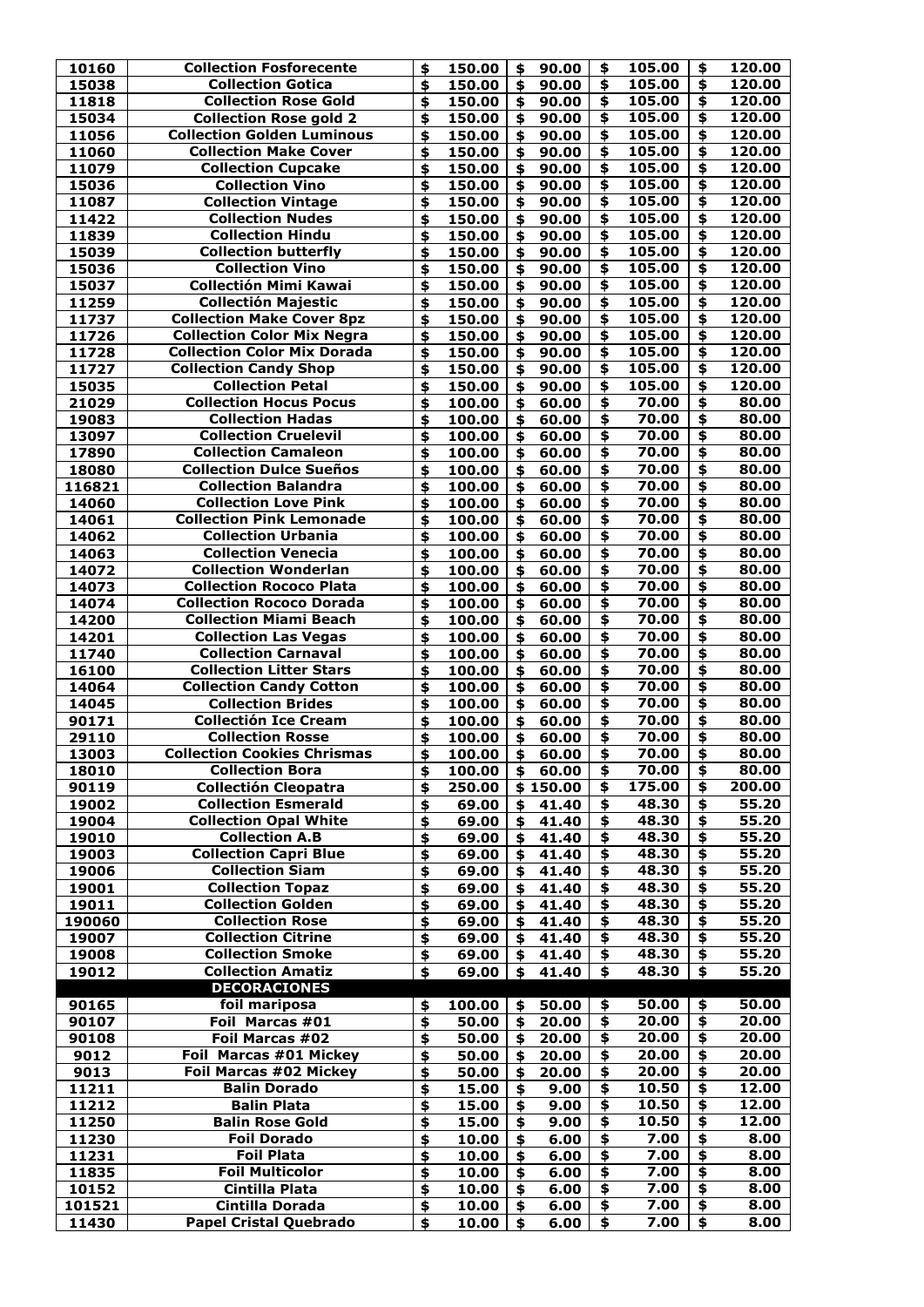| 10041  | <b>Hoja Oro</b>                                      | \$                        | 10.00  | \$                        | 6.00     | \$                      | 7.00   | \$                   | 8.00   |
|--------|------------------------------------------------------|---------------------------|--------|---------------------------|----------|-------------------------|--------|----------------------|--------|
| 14037  | Hoja Plata                                           | \$                        | 10.00  | \$                        | 6.00     | $\overline{\bullet}$    | 7.00   | \$                   | 8.00   |
| 14098  | <b>Hoja Cobre</b>                                    | \$                        | 10.00  | \$                        | 6.00     | \$                      | 7.00   | \$                   | 8.00   |
| 11696  | <b>Pixie</b>                                         | \$                        | 69.00  | \$                        | 41.40    | $\overline{\bullet}$    | 48.30  | \$                   | 55.20  |
|        |                                                      |                           |        |                           |          |                         |        |                      |        |
| 11256  | <b>Decoracion Frutal</b>                             | \$                        | 15.00  | \$                        | 9.00     | \$                      | 10.50  | \$                   | 12.00  |
| 102200 | <b>SET DE BALINES</b>                                | \$                        | 59.00  | \$                        | 35.40    | \$                      | 41.30  | \$                   | 47.20  |
| 90125  | <b>Decoracion Pompones</b><br>DECORACIONES CARTERAS  | \$                        | 50.00  | \$                        | 30.00    | \$                      | 35.00  | \$                   | 40.00  |
|        |                                                      |                           |        |                           |          |                         |        |                      |        |
|        | DIFFRENTES MODEL OS                                  |                           |        |                           |          |                         |        |                      |        |
| 90116  | <b>Dije Gold Vivora</b>                              | \$                        | 15.00  | \$                        | 9.00     | \$                      | 10.50  | \$                   | 12.00  |
| 90117  | Dije Silver Vivora                                   | \$                        | 15.00  | \$                        | 9.00     | \$                      | 10.50  | \$                   | 12.00  |
| 90118  | <b>Dije Gold Teddy</b>                               | \$                        | 15.00  | \$                        | 9.00     | \$                      | 10.50  | \$                   | 12.00  |
| 90120  | <b>Dije Silver Teddy</b>                             | \$                        | 15.00  | \$                        | 9.00     | \$                      | 10.50  | \$                   | 12.00  |
| 90123  | Dije Rose Gold Teddy                                 | \$                        | 15.00  | \$                        | 9.00     | $\overline{\bullet}$    | 10.50  | \$                   | 12.00  |
| 90124  | Dije Fecha                                           | \$                        | 15.00  | \$                        | 9.00     | \$                      | 10.50  | \$                   | 12.00  |
| 90126  | <b>Kawai Disney</b>                                  | \$                        | 50.00  | \$                        | 30.00    | \$                      | 35.00  | \$                   | 40.00  |
|        |                                                      |                           |        |                           |          |                         |        |                      |        |
| 90127  | <b>Kawai Ice Cream</b>                               | \$                        | 50.00  | \$                        | 30.00    | \$                      | 35.00  | \$                   | 40.00  |
| 90128  | <b>Kawai Princess</b>                                | \$                        | 50.00  | \$                        | 30.00    | \$                      | 35.00  | \$                   | 40.00  |
|        | <b>DECORACIONES CARTERAS</b>                         |                           |        |                           |          |                         |        |                      |        |
| 240120 | DIFERENTES MODELOS<br><b>Set de Piedras Tornasol</b> |                           | 150.00 | $\boldsymbol{\mathsf{S}}$ | 90.00    | \$                      | 105.00 | \$                   | 120.00 |
|        |                                                      | \$                        |        |                           |          |                         |        |                      |        |
| 31122  | <b>Crista Mix Tornasol</b>                           | \$                        | 150.00 | \$                        | 90.00    | \$                      | 105.00 | \$                   | 120.00 |
| 31121  | <b>Crista Mix Dorado</b>                             | \$                        | 150.00 | \$                        | 90.00    | \$                      | 105.00 | \$                   | 120.00 |
| 31120  | <b>Crista Mix Dorado Metalico</b>                    | \$                        | 150.00 | \$                        | 90.00    | \$                      | 105.00 | \$                   | 120.00 |
| 31123  | Crista Mix Roja                                      | \$                        | 150.00 | \$                        | 90.00    | \$                      | 105.00 | \$                   | 120.00 |
| 31125  | <b>Crista Mix Esmerald</b>                           | \$                        | 150.00 | \$                        | 90.00    | \$                      | 105.00 | \$                   | 120.00 |
| 31126  | <b>Crista Mix Capri Blue</b>                         | \$                        | 150.00 | \$                        | 90.00    | \$                      | 105.00 | \$                   | 120.00 |
| 240124 | <b>Set De Piedras Café</b>                           |                           |        | \$                        |          | \$                      | 105.00 | \$                   | 120.00 |
|        |                                                      | $\boldsymbol{\hat{z}}$    | 150.00 |                           | 90.00    |                         |        |                      |        |
|        | <b>MONOMEROS</b>                                     |                           |        |                           |          |                         |        |                      |        |
| 10010  | <b>Desinfectante 4 onz</b>                           | \$                        | 25.00  | \$                        | 15.00    | \$                      | 17.50  | \$                   | 20.00  |
| 11410  | <b>Finish Solution 8oz</b>                           | \$                        | 45.00  | \$                        | 27.00    | \$                      | 31.50  | \$                   | 36.00  |
| 10016  | <b>Diluyente 2 onz</b>                               | \$                        | 20.00  |                           | 12.00    | \$                      | 14.00  | \$                   | 16.00  |
| 11000  | <b>Actigel 4 onz</b>                                 | \$                        | 50.00  | \$                        | 30.00    | $\overline{\bullet}$    | 35.00  | \$                   | 40.00  |
| 11006  | <b>Limpia Pincel 4 onz</b>                           | \$                        | 35.00  |                           | 21.00    | \$                      | 25.50  | \$                   | 28.00  |
| 10015  | Limpia Pincel 8 onz                                  | \$                        | 60.00  | \$                        | 36.00    | \$                      | 42.00  | \$                   | 48.00  |
|        |                                                      |                           |        |                           |          |                         |        |                      |        |
| 10006  | Acetona 8 onz                                        | \$                        | 35.00  |                           | 21.00    | \$                      | 24.50  | \$                   | 28.00  |
| 10007  | Acetona 16 onz                                       | \$                        | 55.00  |                           | 33.00    | \$                      | 38.50  | \$                   | 44.00  |
| 10008  | <b>Acetona 32onz</b>                                 | \$                        | 99.00  |                           | 59.40    | \$                      | 69.30  | \$                   | 79.20  |
| 10112  | Líquido Acrílico 2 onz Secado Rapido                 | \$                        | 40.00  | \$                        | 24.00    | \$                      | 28.00  | \$                   | 32.00  |
| 10001  | Líquido Acrílico 4 onz Secado Rapido                 | $\boldsymbol{\mathsf{S}}$ | 65.00  | \$                        | 39.00    | $\overline{\bullet}$    | 45.50  | \$                   | 52.00  |
| 10002  | Líquido Acrílico 8 onz Secado Rapido                 | \$                        | 120.00 | \$                        | 72.00    | \$                      | 84.00  | \$                   | 96.00  |
| 10003  | Líquido Acrílico 16 onz Secado Rapido                | $\frac{1}{2}$             | 230.00 | \$                        | 138.00   | \$                      | 161.00 | \$                   | 184.00 |
| 10004  | Líquido Acrílico 32 onz Secado Rapido                | \$                        | 450.00 | \$                        | 270.00   | \$                      | 315.00 | \$                   | 360.00 |
|        | <b>MONOMEROS UNIVERSAL</b>                           |                           |        |                           |          |                         |        |                      |        |
|        |                                                      |                           |        |                           |          |                         |        |                      |        |
| 101120 | Líquido Acrílico Universal 2onz                      | \$                        | 40.00  | \$                        | 24.00    | \$                      | 28.00  | \$                   | 32.00  |
| 100012 | Líquido Acrílico Universal 4onz                      | \$                        | 65.00  | $\boldsymbol{\mathsf{s}}$ | 39.00    | \$                      | 45.50  | $\overline{\bullet}$ | 52.00  |
| 100022 | Líquido Acrílico de Universal 80nz                   | \$                        | 120.00 | \$                        | 72.00    | \$                      | 84.00  | \$                   | 96.00  |
| 100030 | Líquido Acrílico Universal 16onz                     | \$                        | 230.00 |                           | \$138.00 | \$                      | 161.00 | \$                   | 184.00 |
|        | <b>EFECTOS</b>                                       |                           |        |                           |          |                         |        |                      |        |
| 11798  | Efecto Holograma Unicornio #1                        | \$                        | 100.00 |                           | 60.00    | \$                      | 70.00  | \$                   | 80.00  |
| 11721  | <b>Efecto Holografthick</b>                          | \$                        | 50.00  | \$                        | 30.00    | \$                      | 35.00  | \$                   | 40.00  |
| 11709  | Efecto Espejo Plata #2                               | \$                        | 50.00  | \$                        | 30.00    | \$                      | 35.00  | \$                   | 40.00  |
|        |                                                      |                           |        |                           |          | \$                      |        |                      | 40.00  |
| 11710  | Efecto Espejo Dorado #3                              | \$                        | 50.00  | \$                        | 30.00    |                         | 35.00  | \$                   |        |
| 14065  | <b>Efecto Golden Rose #4</b>                         | \$                        | 50.00  |                           | 30.00    | \$                      | 35.00  | \$                   | 40.00  |
| 14066  | <b>Efecto Pavo Real Azul #7</b>                      | \$                        | 50.00  | \$                        | 30.00    | \$                      | 35.00  | $\overline{\bullet}$ | 40.00  |
| 14067  | <b>Efecto Pavo Real Rosa</b>                         | \$                        | 50.00  |                           | 30.00    | \$                      | 35.00  | \$                   | 40.00  |
| 14069  | Efecto Perla Rose #8                                 | \$                        | 50.00  | \$                        | 30.00    | \$                      | 35.00  | \$                   | 40.00  |
| 11826  | <b>Efecto Magic Rose</b>                             | \$                        | 50.00  |                           | 30.00    | $\overline{\mathbf{5}}$ | 35.00  | \$                   | 40.00  |
| 14089  | <b>Efecto Party</b>                                  | \$                        | 50.00  | \$                        | 30.00    | $\overline{\mathbf{S}}$ | 35.00  | \$                   | 40.00  |
| 11827  | <b>Efecto Polvo de Hadas</b>                         | \$                        | 50.00  | \$                        | 30.00    | \$                      | 35.00  | \$                   | 40.00  |
|        |                                                      |                           |        |                           |          | \$                      | 35.00  |                      | 40.00  |
| 11083  | <b>Efecto Dark fusia</b>                             | \$                        | 50.00  | \$                        | 30.00    |                         |        | \$                   |        |
| 20120  | <b>Efecto Coopper</b>                                | \$                        | 50.00  |                           | 30.00    | \$                      | 35.00  | \$                   | 40.00  |
| 14088  | Efecto Espejo rojo                                   | $\blacklozenge$           | 50.00  | \$                        | 30.00    | \$                      | 35.00  | \$                   | 40.00  |
|        | <b>HERRAMIENTAS</b>                                  |                           |        |                           |          |                         |        |                      |        |
| 10062  | <b>Pinza Recta</b>                                   | \$                        | 25.00  | \$                        | 15.00    | \$                      | 17.50  | \$                   | 20.00  |
| 11645  | Pinza Curva                                          | \$                        | 25.00  | \$                        | 15.00    | \$                      | 17.50  | \$                   | 200.00 |
| 10117  | <b>Pinza Estrutural</b>                              | \$                        | 50.00  |                           | 30.00    | \$                      | 35.00  | \$                   | 40.00  |
| 10122  | <b>Alicate</b>                                       | \$                        | 50.00  | \$                        | 30.00    | \$                      | 35.00  | \$                   | 40.00  |
|        | <b>Alicate Deluxe Camaleon</b>                       |                           |        |                           | 53.40    | \$                      | 62.30  | \$                   | 71.20  |
| 101220 |                                                      | \$                        | 89.00  |                           |          |                         |        |                      |        |
| 11298  | <b>Corta Tips Rosa</b>                               | \$                        | 29.00  |                           | 17.40    | \$                      | 20.30  | \$                   | 23.20  |
| 10012  | <b>Cubre Bocas Nails Mask</b>                        | \$                        | 29.00  |                           | 17.40    | \$                      | 20.30  | \$                   | 23.20  |
| 10077  | Godete                                               | \$                        | 5.00   | \$                        | 3.00     | \$                      | 3.50   | \$                   | 4.00   |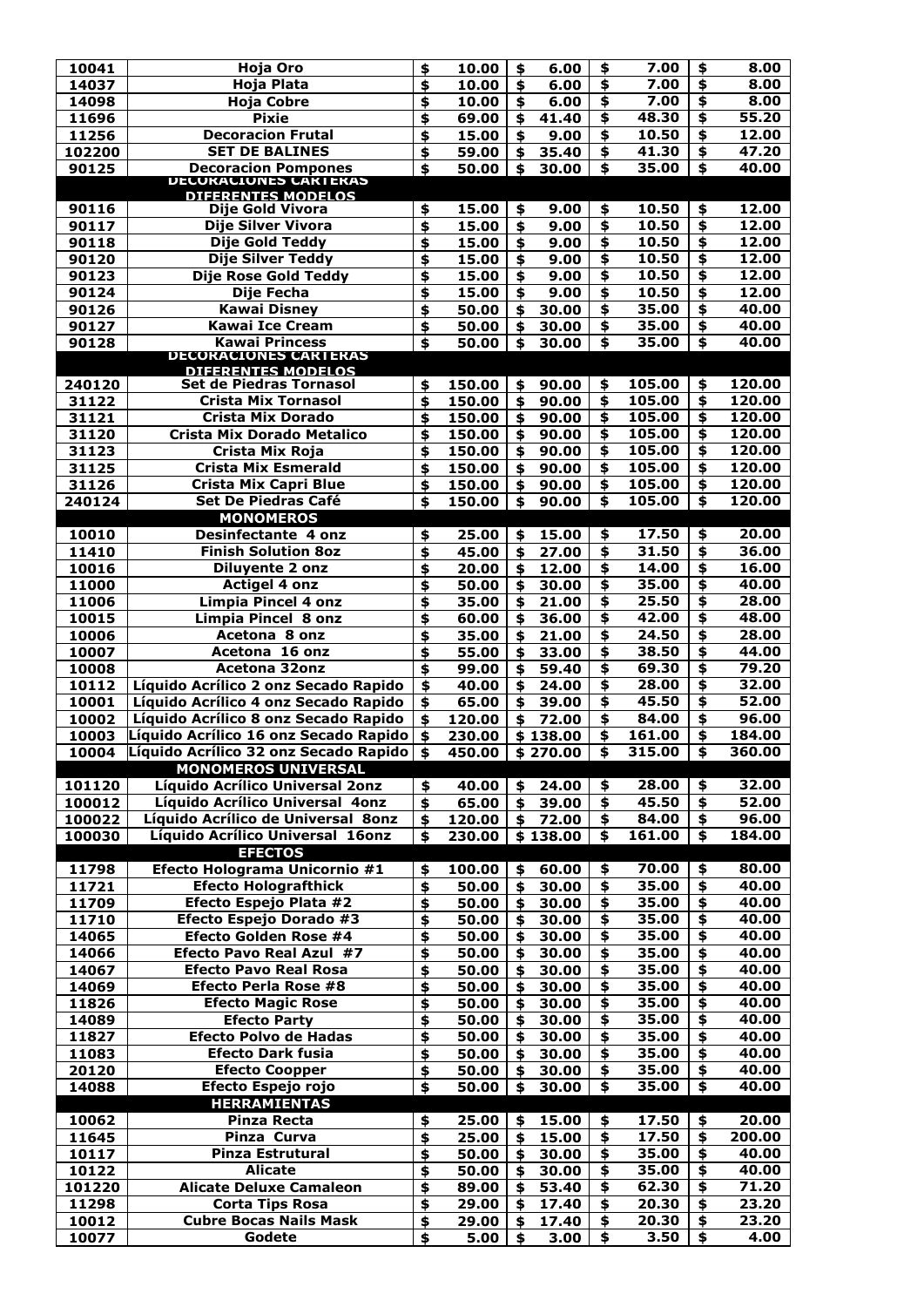| 11667            | <b>Cortador De Sonrisa</b>                                                        | \$                                        | 50.00          | \$       | 30.00          | \$                                                 | 35.00          | \$                                                      | 40.00          |
|------------------|-----------------------------------------------------------------------------------|-------------------------------------------|----------------|----------|----------------|----------------------------------------------------|----------------|---------------------------------------------------------|----------------|
| 11669            | <b>Cortador De Sonrisa Prenunciada</b>                                            | \$                                        | 50.00          | \$       | 30.00          | $\overline{\bullet}$                               | 35.00          | $\overline{\bullet}$                                    | 40.00          |
| 10072            | <b>Manicure Bit Set</b>                                                           | \$                                        | 150.00         |          | 90.00          | \$                                                 | 105.00         | \$                                                      | 120.00         |
| 10106            | <b>Levanta Cutícula De Metal</b>                                                  | \$                                        | 50.00          | \$       | 30.00          | \$                                                 | 35.00          | $\overline{\mathbf{5}}$                                 | 40.00          |
| 28083            | Levanta Cutícula De Metal Camaleon                                                | \$                                        | 50.00          |          | 30.00          | $\overline{\mathbf{P}}$                            | 35.00          | \$                                                      | 40.00          |
| 90172            | <b>Formas Pink #7</b>                                                             | \$                                        | 99.00          | \$       | 59.40          | $\blacklozenge$                                    | 69.30          | \$                                                      | 79.20          |
| 10145            | Formas Pink #12                                                                   | \$                                        | 99.00          | \$       | 59.40          | $\overline{\boldsymbol{\mathsf{F}}}$               | 69.30          | $\overline{\mathbf{5}}$                                 | 79.20          |
| 10980            | juego de pinceles                                                                 | \$                                        | 65.00          | \$       | 39.00          | $\overline{\mathbf{5}}$                            | 45.50          | $\overline{\mathbf{5}}$                                 | 52.00          |
| 109801           | Set de pinceles Nail Art                                                          | \$                                        | 500.00         | \$       | 300.00         | \$                                                 | 350.00         | \$                                                      | 400.00         |
| 90167            | <b>Pinceles Liner Rose gold</b>                                                   | \$                                        | 150.00         | \$       | 90.00          | \$                                                 | 105.00         | \$                                                      | 120.00         |
| 29072            | <b>Pinceles Panting Liner</b>                                                     | $\blacklozenge$                           | 150.00         | \$       | 90.00          | \$                                                 | 105.00         | \$                                                      | 120.00         |
| 10119            | <b>Bledo Fantasy Nails</b>                                                        | \$                                        | 59.00          | \$       | 35.40          | \$                                                 | 41.30          | \$                                                      | 47.20          |
| 11751            | Lapiz Para Piedra                                                                 | \$                                        | 10.00          | \$       | 6.00           | \$                                                 | 7.00           | \$                                                      | 8.00           |
| 10097            | <b>Mano de Practica</b>                                                           | \$                                        | 35.00          | \$       | 21.00          | $\overline{\boldsymbol{\$}}$                       | 24.50          | \$                                                      | 28.00          |
| 11416            | <b>Aplicador De Sellos Trasparente</b>                                            | \$                                        | 59.00          | \$       | 35.40          | $\overline{\mathbf{5}}$                            | 41.30          | $\overline{\mathbf{5}}$                                 | 47.20          |
| 11666            | <b>Resina Gotero</b>                                                              | \$                                        | 10.00          | \$       | 6.00           | $\overline{\bullet}$                               | 7.00           | \$                                                      | 8.00           |
| 10043            | <b>Resina Brocha</b>                                                              | \$                                        | 50.00          | \$       | 30.00          | $\overline{\mathbf{t}}$                            | 35.00          | $\overline{\mathbf{t}}$                                 | 40.00          |
| 11664            | <b>Resin Brush</b>                                                                | \$                                        | 50.00          | \$       | 30.00          | $\overline{\boldsymbol{\mathsf{F}}}$               | 35.00          | $\overline{\mathbf{t}}$                                 | 40.00          |
| 116370<br>140960 | <b>Muestrario Pulcera Cristal Stiletto</b>                                        | \$                                        | 35.00          | \$       | 21.00          | $\overline{\mathbf{t}}$<br>$\overline{\mathbf{5}}$ | 24.50          | $\overline{\boldsymbol{\$}}$<br>$\overline{\mathbf{5}}$ | 28.00          |
| 24079            | <b>Muestrario Pulcera Natural Stiletto</b><br>Muestrario Pulcera Natural almendra | $\blacklozenge$<br>$\boldsymbol{\hat{z}}$ | 35.00          | \$       | 21.00          | $\overline{\mathbf{5}}$                            | 24.50<br>24.50 | $\overline{\boldsymbol{\mathsf{S}}}$                    | 28.00<br>28.00 |
| 10073            | <b>Muestrario Pulcera Cristal almendra</b>                                        | \$                                        | 35.00<br>35.00 | \$<br>\$ | 21.00<br>21.00 | $\overline{\bullet}$                               | 24.50          | $\overline{\mathbf{F}}$                                 | 28.00          |
| 11772            | <b>Toallitas</b>                                                                  | \$                                        | 50.00          | \$       | 30.00          | $\overline{\mathbf{5}}$                            | 35.00          | $\overline{\mathbf{5}}$                                 | 40.00          |
| 11834            | <b>Recolecctor De Triangulo</b>                                                   | \$                                        | 10.00          | \$       | 6.00           | $\overline{\bullet}$                               | 7.00           | \$                                                      | 8.00           |
| 10140            | <b>Vaso Limpia Pincel</b>                                                         | \$                                        | 35.00          |          | 21.00          | \$                                                 | 24.50          | \$                                                      | 28.00          |
| 18071            | <b>Cinta Protectora</b>                                                           | $\blacklozenge$                           | 25.00          | \$       | 15.00          | $\overline{\boldsymbol{\mathsf{s}}}$               | 17.50          | $\overline{\boldsymbol{\mathsf{s}}}$                    | 20.00          |
|                  | <b>GLITTER</b>                                                                    |                                           |                |          |                |                                                    |                |                                                         |                |
| 11501            | Glitter #1 Plata                                                                  | \$                                        | 30.00          | \$       | 18.00          | \$                                                 | 21.00          | \$                                                      | 24.00          |
| 11502            | Glitter #2 Plata Tornasol                                                         | \$                                        | 30.00          | \$       | 18.00          | $\overline{\bullet}$                               | 21.00          | $\overline{\mathbf{S}}$                                 | 24.00          |
| 11503            | <b>Glitter #3 Dorado Arena</b>                                                    | \$                                        | 30.00          | \$       | 18.00          | \$                                                 | 21.00          | \$                                                      | 24.00          |
| 11504            | Gliter #4 Azul Rey                                                                | \$                                        | 30.00          | \$       | 18.00          | \$                                                 | 21.00          | \$                                                      | 24.00          |
| 11507            | Glitter #7 Aqua                                                                   | \$                                        | 30.00          | \$       | 18.00          | $\blacklozenge$                                    | 21.00          | $\overline{\mathbf{t}}$                                 | 24.00          |
| 11516            | Glitter #16 Rosa Viejo                                                            | \$                                        | 30.00          | \$       | 18.00          | \$                                                 | 21.00          | \$                                                      | 24.00          |
| 11524            | <b>Glitter #24 Dorado Amarillo</b>                                                | \$                                        | 30.00          | \$       | 18.00          | \$                                                 | 21.00          | \$                                                      | 24.00          |
| 11527            | Glitter #27 Dorado Claro                                                          | \$                                        | 30.00          | \$       | 18.00          | $\overline{\mathbf{F}}$                            | 21.00          | \$                                                      | 24.00          |
| 11534            | Glitter #34 Rojo                                                                  | \$                                        | 30.00          | \$       | 18.00          | \$                                                 | 21.00          | \$                                                      | 24.00          |
| 11539            | Glitter #39 Negro                                                                 | \$                                        | 30.00          | \$       | 18.00          | \$                                                 | 21.00          | \$                                                      | 24.00          |
| 11540            | Glitter #40 Humo                                                                  | \$                                        | 30.00          |          | 18.00          | $\overline{\bullet}$                               | 21.00          | \$                                                      | 24.00          |
| 11544            | <b>Glitter #44 Blanco Tornasol</b>                                                | \$                                        | 30.00          | \$       | 18.00          | \$                                                 | 21.00          | \$                                                      | 24.00          |
|                  | <b>Gel Painting</b>                                                               |                                           |                |          |                |                                                    |                |                                                         |                |
|                  |                                                                                   |                                           |                |          |                |                                                    |                |                                                         |                |
| 29073            | <b>Gel Spider Blanco</b>                                                          | \$                                        | 50.00          | \$       | 30.00          | \$                                                 | 35.00          | \$                                                      | 40.00          |
| 29074            | <b>Gel Spider Negro</b>                                                           | \$                                        | 50.00          | \$       | 30.00          | \$                                                 | 35.00          | \$                                                      | 40.00          |
| 15321            | <b>Collection Painting 12pz</b>                                                   | \$                                        | 499.00         |          | 299.00         | \$                                                 | 349.30         | \$                                                      | 399.20         |
| 16081            | <b>Paleta Nail Art</b>                                                            | \$                                        | 99.00          | \$       | 59.40          | \$                                                 | 69.30          | \$                                                      | 79.20          |
| 15022            | <b>Gel Painting Whithe</b>                                                        | \$                                        | 60.00          | \$       | 36.00          | $\overline{\mathbf{F}}$                            | 42.00          | $\overline{\mathbf{5}}$                                 | 48.00          |
| 15025            | <b>Gel Painting Dark blue</b>                                                     | \$                                        | 60.00          | \$       | 36.00          | \$                                                 | 42.00          | \$                                                      | 48.00          |
| 15026            | <b>Gel Painting</b><br><b>Black</b>                                               | \$                                        | 60.00          | \$       | 36.00          | \$                                                 | 42.00          | \$                                                      | 48.00          |
| 15030            | <b>Gel Painting Brown</b>                                                         | \$                                        | 60.00          | \$       | 36.00          | \$                                                 | 42.00          | \$                                                      | 48.00          |
| 15031            | <b>Gel Painting Red</b>                                                           | \$                                        | 60.00          |          | 36.00          | \$                                                 | 42.00          | \$                                                      | 48.00          |
| 15032            | <b>Gel Painting Skin</b>                                                          | \$                                        | 60.00          | \$       | 36.00          | \$                                                 | 42.00          | \$                                                      | 48.00          |
| 15020            | <b>Gel Painting Purple</b>                                                        | \$                                        | 60.00          |          | 36.00          | \$                                                 | 42.00          | \$                                                      | 48.00          |
| 15027            | <b>Gel Painting Green</b>                                                         | \$                                        | 60.00          | \$       | 36.00          | $\overline{\mathbf{F}}$                            | 42.00          | \$                                                      | 48.00          |
| 15028            | <b>Gel Painting Yellow</b>                                                        | \$                                        | 60.00          |          | 36.00          | \$                                                 | 42.00          | \$                                                      | 48.00          |
| 90114            | <b>Gel Linner Black</b>                                                           | \$                                        | 50.00          | \$       | 30.00          | $\overline{\mathbf{F}}$                            | 35.00          | $\overline{\mathbf{5}}$                                 | 40.00          |
| 90115            | <b>Gel Linner Whithe</b>                                                          | $\boldsymbol{\mathsf{S}}$                 | 50.00          | \$       | 30.00          | \$                                                 | 35.00          | \$                                                      | 40.00          |
| 10260            | <b>Gel Platinum</b><br><b>Collection Reflecta 6pz</b>                             | \$                                        | 300.00         |          | \$180.00       | \$                                                 | 210.00         | \$                                                      | 240.00         |
| 28042            | <b>Collection Platinum 6pz</b>                                                    | \$                                        | 450.00         | \$       | 270.00         | \$                                                 | 315.00         | \$                                                      | 360.00         |
| 15041            | <b>Gel platinum RedNew</b>                                                        | $\clubsuit$                               | 50.00          | \$       | 30.00          | \$                                                 | 35.00          | \$                                                      | 40.00          |
| 15044            | <b>Gel Platinum Blue New</b>                                                      | \$                                        | 50.00          | \$       | 30.00          | \$                                                 | 35.00          | \$                                                      | 40.00          |
| 15043            | <b>Gel Platinum Pink New</b>                                                      | \$                                        | 50.00          | \$       | 30.00          | \$                                                 | 35.00          | \$                                                      | 40.00          |
| 15050            | <b>Gel Platinum Copper New</b>                                                    | \$                                        | 50.00          |          | 30.00          | \$                                                 | 35.00          | \$                                                      | 40.00          |
| 15052            | <b>Gel Platinum Green New</b>                                                     | \$                                        | 50.00          |          | 30.00          | $\overline{\bullet}$                               | 35.00          | \$                                                      | 40.00          |
| 15053            | <b>Gel Platinum Purple New</b>                                                    | \$                                        | 50.00          |          | 30.00          | \$                                                 | 35.00          | \$                                                      | 40.00          |
| 15045            | <b>Gel Platinum Rosegold New</b>                                                  | \$                                        | 50.00          | \$       | 30.00          | \$                                                 | 35.00          | \$                                                      | 40.00          |
| 15046            | <b>Gel Platinum Silver New</b>                                                    | \$                                        | 50.00          |          | 30.00          | \$                                                 | 35.00          | \$                                                      | 40.00          |
| 15047            | <b>Gel Platinum Gold New</b>                                                      | $\blacklozenge$                           | 50.00          | \$       | 30.00          | \$                                                 | 35.00          | \$                                                      | 40.00          |
|                  | <b>Gel Individual</b>                                                             |                                           |                |          |                |                                                    |                |                                                         |                |
| 17081<br>17082   | <b>Gel Polish Negro</b><br><b>Gel Polish Blanco</b>                               | \$<br>\$                                  | 69.00<br>69.00 | \$<br>\$ | 41.40<br>41.40 | \$<br>\$                                           | 48.30<br>48.30 | \$<br>\$                                                | 55.20<br>55.20 |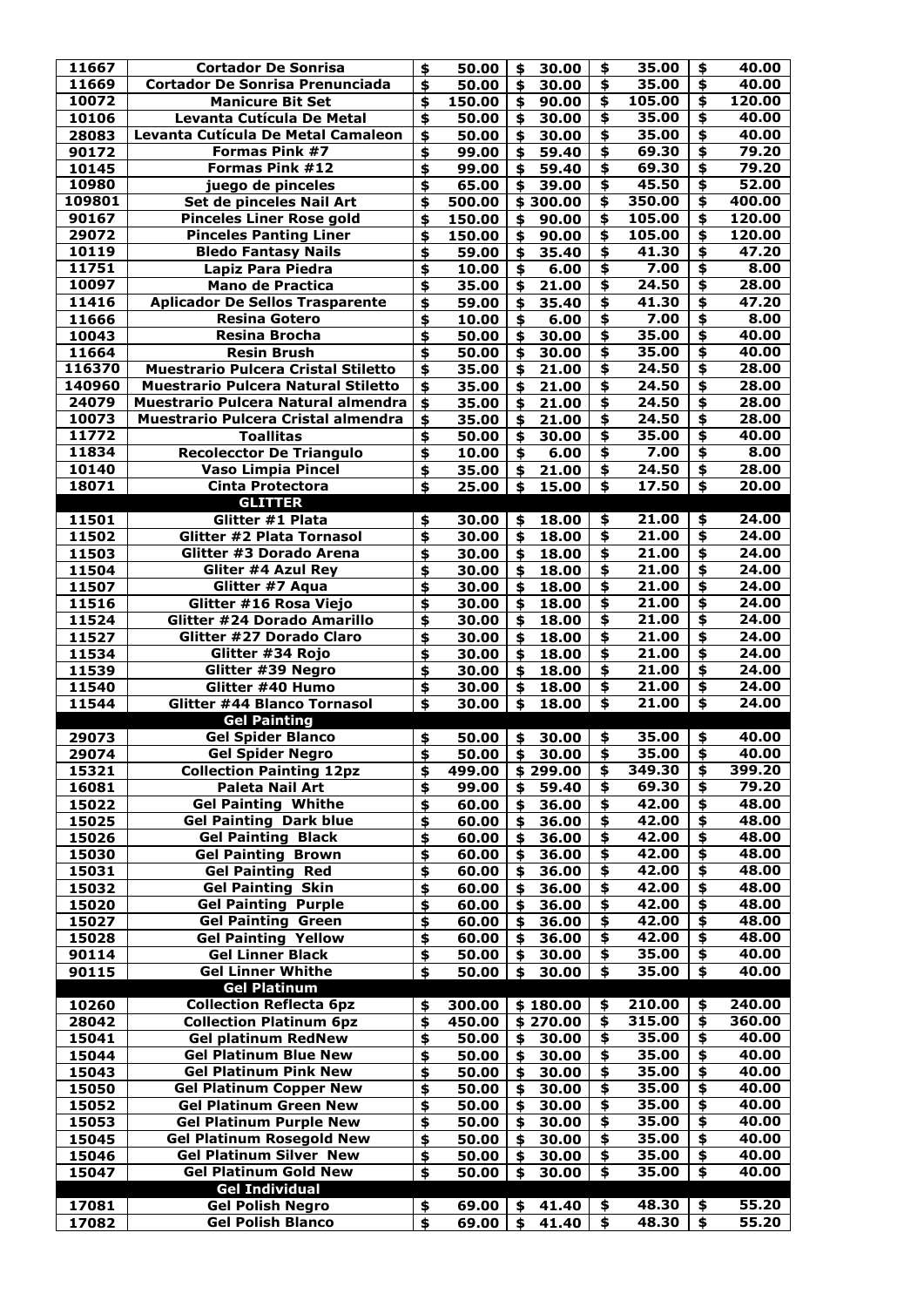| 17083  | <b>Gel Polish Amarillo</b>                               | $\blacklozenge$           | 69.00                  | \$                        | 41.40       | \$                                   | 48.30            | \$                                   | 55.20  |
|--------|----------------------------------------------------------|---------------------------|------------------------|---------------------------|-------------|--------------------------------------|------------------|--------------------------------------|--------|
| 17085  | <b>Gel Polish Verde limon</b>                            | \$                        | 69.00                  | \$                        | 41.40       | \$                                   | 48.30            | $\overline{\mathbf{P}}$              | 55.20  |
| 17086  | <b>Gel Polish Naranja</b>                                | \$                        | 69.00                  | \$                        | 41.40       | \$                                   | 48.30            | \$                                   | 55.20  |
| 17087  | <b>Gel Polish Azul Rey</b>                               | \$                        | 69.00                  | \$                        | 41.40       | $\overline{\boldsymbol{\mathsf{F}}}$ | 48.30            | $\overline{\boldsymbol{\mathsf{S}}}$ | 55.20  |
| 17088  | <b>Gel Polish AZUL Cielo</b>                             | \$                        | 69.00                  | \$                        | 41.40       | $\overline{\bullet}$                 | 48.30            | $\overline{\mathbf{5}}$              | 55.20  |
| 17089  | <b>Gel Polish Aqua</b>                                   | \$                        | 69.00                  | \$                        | 41.40       | $\overline{\mathbf{A}}$              | 48.30            | $\overline{\mathbf{t}}$              | 55.20  |
| 17091  | <b>Gel Polish Tinto</b>                                  | \$                        | 69.00                  | \$                        | 41.40       | $\overline{\bullet}$                 | 48.30            | $\overline{\mathbf{5}}$              | 55.20  |
| 17092  | <b>Gel Polish Rojo</b>                                   | \$                        | 69.00                  | \$                        | 41.40       | \$                                   | 48.30            | \$                                   | 55.20  |
| 17094  | <b>Gel Polish Capuccino</b>                              | \$                        | 69.00                  | \$                        | 41.40       | $\overline{\bullet}$                 | 48.30            | \$                                   | 55.20  |
| 17095  | <b>Gel Polish Dorado</b>                                 | \$                        | 69.00                  | \$                        | 41.40       | $\overline{\boldsymbol{\mathsf{S}}}$ | 48.30            | \$                                   | 55.20  |
| 17097  | <b>Gel Polish Gris</b>                                   | \$                        | 69.00                  | \$                        | 41.40       | $\overline{\mathbf{5}}$              | 48.30            | $\overline{\mathbf{t}}$              | 55.20  |
| 17098  | <b>Gel Polish Morado</b>                                 | \$                        | 69.00                  | \$                        | 41.40       | $\overline{\mathbf{5}}$              | 48.30            | \$                                   | 55.20  |
| 17099  | <b>Gel Polish lila</b>                                   | \$                        | 69.00                  | \$                        | 41.40       | $\overline{\mathbf{P}}$              | 48.30            | $\overline{\mathbf{t}}$              | 55.20  |
| 17101  | <b>Gel Polish Mandala</b>                                | \$                        | 69.00                  | \$                        | 41.40       | $\overline{\mathbf{F}}$              | 48.30            | $\overline{\mathbf{t}}$              | 55.20  |
| 17102  | <b>Gel Polish Rosa Fiusha</b>                            | \$                        | 69.00                  | \$                        | 41.40       | $\overline{\boldsymbol{\mathsf{F}}}$ | 48.30            | $\overline{\boldsymbol{\mathsf{S}}}$ | 55.20  |
| 17103  | <b>Gel Polish Pastel</b>                                 | \$                        | 69.00                  | \$                        | 41.40       | \$                                   | 48.30            | $\overline{\ast}$                    | 55.20  |
| 17104  | <b>Gel Polish Rosa</b>                                   | \$                        | 69.00                  | \$                        | 41.40       | $\overline{\mathbf{5}}$              | 48.30            | $\overline{\boldsymbol{\$}}$         | 55.20  |
| 17105  | <b>Gel Polish Bugambilia</b>                             | \$                        | 69.00                  | \$                        | 41.40       | $\overline{\mathbf{5}}$              | 48.30            | \$                                   | 55.20  |
| 10201  | <b>Gel is Fantasy ChocolateNegro</b>                     | \$                        | 69.00                  | \$                        | 41.40       | $\overline{\mathbf{A}}$              | 48.30            | \$                                   | 55.20  |
| 10204  | <b>Gel is Fantasy Capuccino Medium</b>                   | \$                        | 69.00                  | \$                        | 41.40       | \$                                   | 48.30            | \$                                   | 55.20  |
| 10205  | <b>Gel is Fantasy Capuccino Claro</b>                    | \$                        | 69.00                  | \$                        | 41.40       | \$                                   | 48.30            | \$                                   | 55.20  |
| 17093  | <b>Gel Polish Café</b>                                   | $\blacklozenge$           | 69.00                  | \$                        | 41.40       | \$                                   | 48.30            | \$                                   | 55.20  |
|        | <b>NAILS ART GEL 30% descuento</b>                       |                           |                        |                           |             |                                      |                  |                                      |        |
| 29077  | <b>Nail Art Gel Candy</b>                                | \$                        | 200.00                 |                           | \$140.00    | \$                                   | 140.00           | \$                                   | 160.00 |
|        | <b>Nail Art Gel Shine</b>                                |                           |                        |                           |             | \$                                   | 140.00           | \$                                   | 160.00 |
| 29078  | <b>Nail Art Gel Platinum</b>                             | \$                        | 200.00                 |                           | \$140.00    | \$                                   | 140.00           | \$                                   | 160.00 |
| 29079  |                                                          | \$                        | 200.00                 |                           | \$140.00    |                                      |                  |                                      |        |
| 24073  | Nail Art Gel #1                                          | \$                        | 200.00                 |                           | \$140.00    | \$                                   | 140.00           | \$                                   | 160.00 |
| 24071  | Nail Art Gel #2                                          | \$                        | 200.00                 |                           | \$140.00    | \$                                   | 140.00           | \$                                   | 160.00 |
|        | <b>Collection 40% descuento</b>                          |                           |                        |                           |             |                                      |                  |                                      |        |
|        | 102006 Collection Gel Is Fantasy Bubblegum               |                           | \$200.00               |                           | \$120.00    | \$                                   | 140.00           | \$                                   | 160.00 |
|        | 102002 Collection Gel Is Fantasy Pink Lady               |                           | \$200.00               |                           | \$120.00    | \$                                   | 140.00<br>140.00 | \$                                   | 160.00 |
|        | 102003 Ilection Gel Is Fantasy Skin Naked vol            |                           | \$200.00               |                           | \$120.00    | \$                                   |                  | \$                                   | 160.00 |
|        | 102004 bliection Gel Is Fantasy Skin Naked vol           |                           | $$200.00 \mid $120.00$ |                           |             | \$                                   | 140.00           | \$                                   | 160.00 |
| 102007 | <b>Collection Gel Is Fantasy Blush</b>                   |                           | \$200.00               |                           | \$120.00    | \$                                   | 140.00           | \$                                   | 160.00 |
| 102013 | <b>Collection Gel Is Fantasy Tulipan</b>                 |                           | $$200.00 \mid $120.00$ |                           |             | $\overline{\bullet}$                 | 140.00           | $\overline{\mathbf{S}}$              | 160.00 |
|        | 102014 pllection Gel Is Fantasy Royal Diamond            |                           | \$200.00               |                           | \$120.00    | \$                                   | 140.00           | \$                                   | 160.00 |
| 102101 | <b>Collection Gel Is Fantasy Tribu</b>                   |                           | $$200.00 \mid $120.00$ |                           |             | \$                                   | 140.00           | \$                                   | 160.00 |
| 102009 | <b>Collection Gel Is Fantasy Retro</b>                   |                           | \$200.00               |                           | \$120.00    | \$                                   | 140.00           | \$                                   | 160.00 |
| 102008 | <b>Collection Gel Is Fantasy Xoxo</b>                    |                           | \$200.00               |                           | \$120.00    | \$                                   | 140.00           | $\overline{\bullet}$                 | 160.00 |
|        | 1020110 Collection Gel Is Fantasy Ocean Blue             |                           | \$200.00               |                           | \$120.00    | \$                                   | 140.00           | \$                                   | 160.00 |
|        | 102001 Collection Gel Is Fantasy Sugar Rush              |                           | \$200.00               |                           | \$120.00    | \$                                   | 140.00           | \$                                   | 160.00 |
| 102015 | <b>Collection Gel Is Fantasy Rock</b>                    |                           | $$200.00 \mid $120.00$ |                           |             | \$                                   | 140.00           | $\overline{\bullet}$                 | 160.00 |
| 12001  | <b>Gel Base Coat Paso 1</b>                              |                           | \$69.00                | $\boldsymbol{\mathsf{s}}$ | 41.40       | \$                                   | 48.30            | \$                                   | 55.20  |
|        | <b>COLLECTION GE GEL IS NEW</b>                          |                           |                        |                           |             |                                      |                  |                                      |        |
| 13006  | <b>Collection Gel Coco Pink</b>                          |                           | \$180.00               |                           | \$108.00    | \$                                   | 126.00           | \$                                   | 144.00 |
| 13004  | <b>Collection Crackele</b>                               |                           | \$180.00               |                           |             |                                      |                  |                                      |        |
| 13001  | <b>Collection Macarrones</b>                             |                           |                        |                           | \$108.00    | \$                                   | 126.00           | \$                                   | 144.00 |
|        |                                                          |                           | \$180.00               |                           | \$108.00    | \$                                   | 126.00           | \$                                   | 144.00 |
| 130003 | <b>Collection Rock Stars</b>                             |                           | $$180.00 \mid $108.00$ |                           |             | \$                                   | 126.00           | \$                                   | 144.00 |
| 13008  | <b>Collection Glam Babe</b>                              |                           | \$180.00               |                           | \$108.00    | \$                                   | 126.00           | \$                                   | 144.00 |
|        | <b>Collection Gel Is Fantasy</b>                         |                           |                        |                           |             |                                      |                  |                                      |        |
| 14301  | <b>Collecction Gel Is Gold</b>                           |                           | \$250.00               |                           | \$125.00    | \$                                   | 175.00           | \$                                   | 200.00 |
| 14307  | <b>Collection Gel Is Siver</b>                           |                           | $$250.00 \mid $125.00$ |                           |             | \$                                   | 175.00           | \$                                   | 200.00 |
| 10212  | <b>Collection Gel Is Rose Gold</b>                       |                           | $$250.00 \mid $125.00$ |                           |             | \$                                   | 175.00           | \$                                   | 200.00 |
|        | <b>LIMAS</b>                                             |                           |                        |                           |             |                                      |                  |                                      |        |
| 90113  | Lima de Sellado 5 en 1                                   | \$                        | 100.00                 | \$                        | 60.00       | \$                                   | 70.00            | \$                                   | 80.00  |
| 10071  | Lima Eterna (metal)                                      | \$                        | 100.00                 |                           | 60.00       | \$                                   | 70.00            | \$                                   | 80.00  |
| 11838  | Lima Eterna de Ceramica                                  | \$                        | 150.00                 | \$                        | 90.00       | \$                                   | 105.00           | \$                                   | 120.00 |
| 10086  | Lima Punta Rusa Manos                                    | \$                        | 50.00                  |                           | 30.00       | \$                                   | 35.00            | \$                                   | 40.00  |
| 10089  | <b>Lima Punta Rusa Pies</b>                              | \$                        | 50.00                  | \$                        | 30.00       | \$                                   | 35.00            | \$                                   | 40.00  |
| 10110  | Lima Fantasy Media Luna 80/80                            | $\blacklozenge$           | 10.00                  | \$                        | 6.00        | \$                                   | 7.00             | \$                                   | 8.00   |
| 11001  | Lima Fantasy Media Luna 100/100                          | $\blacklozenge$           | 10.00                  | \$                        | 6.00        | \$                                   | 7.00             | \$                                   | 8.00   |
| 14000  | Lima Fantasy Media Luna 120/120                          | \$                        | 10.00                  | \$                        | 6.00        | \$                                   | 7.00             | \$                                   | 8.00   |
| 11688  | Lima Fantasy Media Luna 150/150                          | \$                        | 10.00                  | \$                        | 6.00        | \$                                   | 7.00             | \$                                   | 8.00   |
| 11687  | Lima Fantasy Media Luna 180/180                          | \$                        | 10.00                  | \$                        | 6.00        | \$                                   | 7.00             | \$                                   | 8.00   |
| 11073  | <b>Bafer Pulidor Media Luna Fantasy</b>                  | \$                        | 15.00                  | \$                        | 9.00        | \$                                   | 10.50            | \$                                   | 12.00  |
| 10075  | Rep. Barrilito 15 pz                                     | $\boldsymbol{\mathsf{s}}$ | 20.00                  | \$                        | 12.00       | \$                                   | 14.00            | \$                                   | 16.00  |
| 11630  | Rep. Barrilito 100 pz Sanding bans                       | \$                        | 85.00                  |                           | 51.00       | \$                                   | 59.50            | \$                                   | 68.00  |
| 90311  | p. Barrilito 100 pz Sanding bans Cebra \$                |                           | 85.00                  | \$                        | 51.00       | \$                                   | 59.50            | \$                                   | 68.00  |
| 11732  | <b>PINCELES PROFESSIONALES</b><br><b>Pincel Ligas 3D</b> | \$                        | 150.00                 |                           | $$90.00$ \$ |                                      | 105.00           | \$                                   | 120.00 |